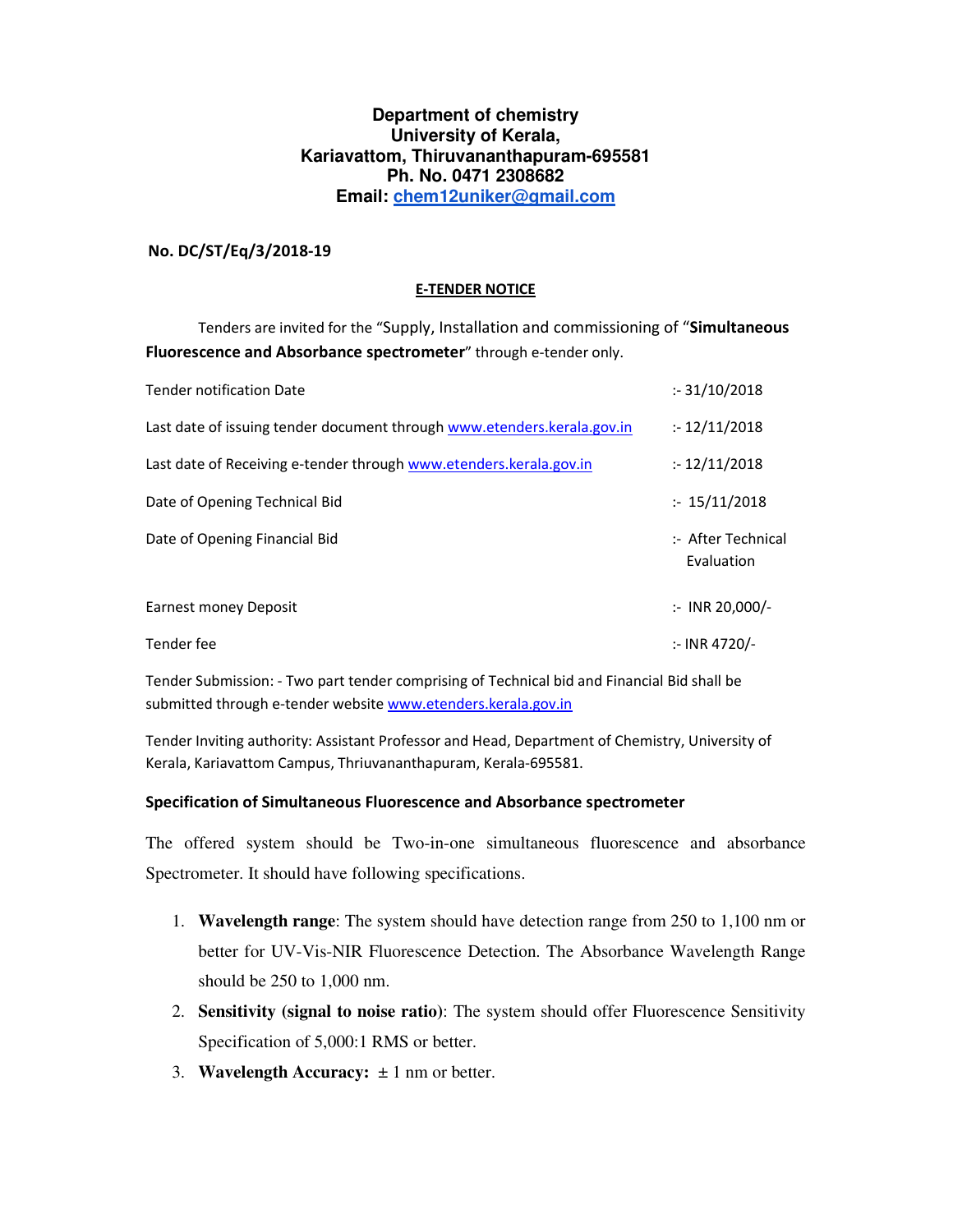- 4. **Detector**: The offered system should have two specialized sample detectors simultaneously to collect fluorescence at right angles to the excitation light, and absorbance straight through the sample. The system should be able to plot Excitation Emission Matrix.
- 5. **Sample Holder**: Necessary holders and cells should be provided for liquids, thin films, powders, pellets, papers, fibers, and microscopic slides and it should have variable alignment angle.
- 6. **Polarizer**: Polarizers for anisotropic studies should be quoted.
- 7. **Quartz Cuvette**: Two numbers of 4ml cuvette with 10mm path length with open top cap should be provided.
- 8. **Control and Analysis Software**: Comprehensive software compatible with Windows 7 or higher OS environment for instrument control, data acquisition and data analysis.
- 9. **Computer**: Computer with latest specification, Windows 7 operating system or higher, loaded with software for data collection, analysis and system control should be supplied.
- 10. **UPS**: Suitable online 3 KVA UPS for the System with minimum 1 hr back up (make Numeric or APC) should be quoted.
- 11. **Warranty:** The quoted system should be under comprehensive warranty (including detectors) for 36 Months or more from date of Installation.

# **Documents to be Uploaded**

- 1. Signed Compliance Matrix on specifications
- 2. Detailed Technical Brochure
- 3. BoQ
- 4. Hard copy of Bank Guarantee if opted

# **General Conditions:**

- 1. The Bidder should be a manufacturer or their dealer specifically authorized by the manufacturer to quote on their behalf for this tender as per Manufacturer Authorization Form and Indian agents of foreign principals , if any. Who must have designed, manufactured, tested and supplied the equipment(s) similar to the type specified in the "Technical Specification". Such equipments must be of the most recent series/models incorporating the latest improvements in design.
- 2. Incomplete & conditional tenders and tenders received after the due date will be summarily rejected without assigning any reasons thereof.
- 3. The price should be inclusive of all taxes, transportation, installation etc. Nothing extra will be paid in addition to the quoted rate.
- 4. Payment Terms: 90% payment shall be made through irrevocable L/C on presentation of complete and clear shipping documents and balance 10% of the amount shall be